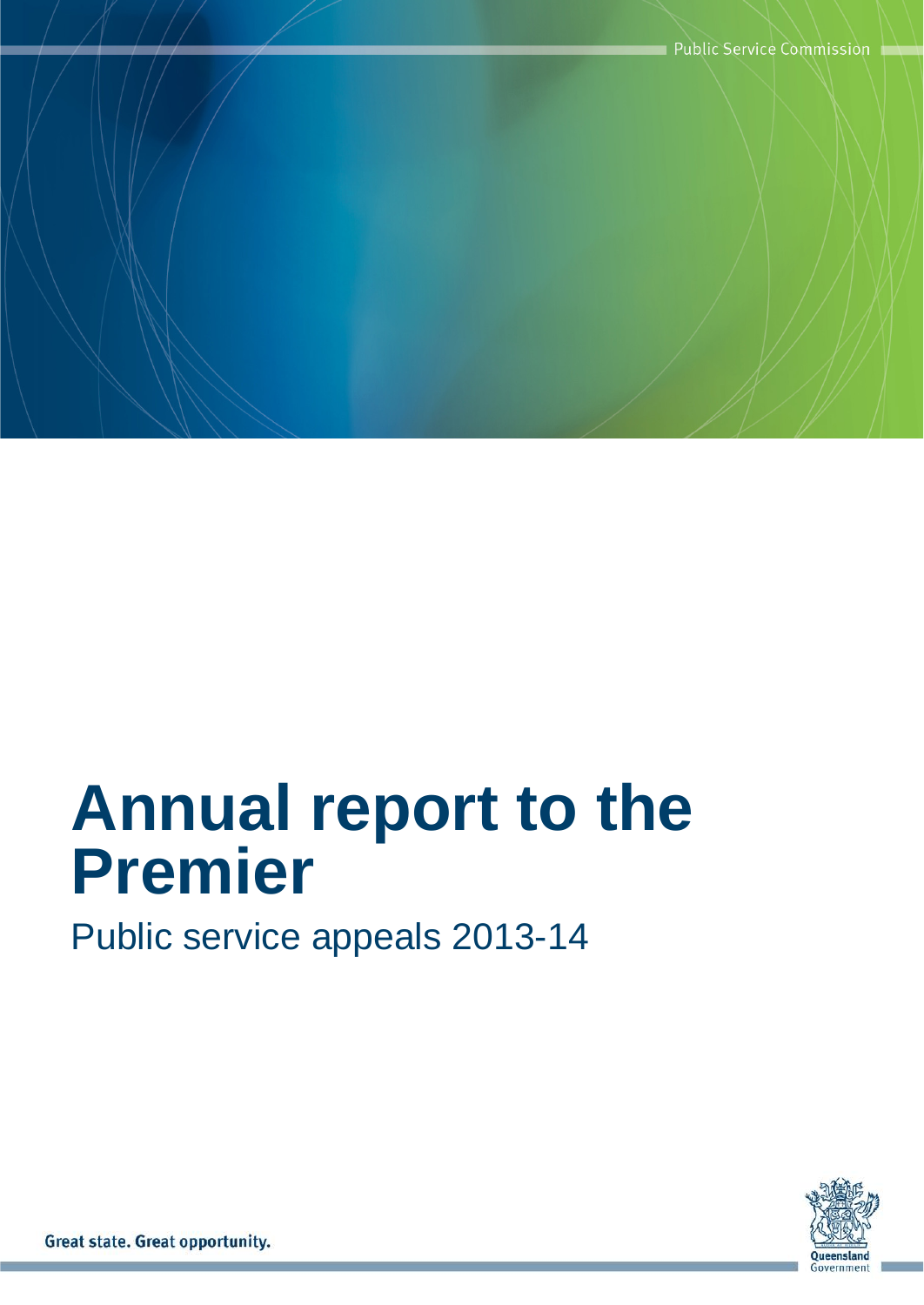19 September 2014

The Honourable Campbell Newman MP Premier of Queensland Level 15 Executive Building 100 George Street BRISBANE QLD 4000

Dear Premier

I am pleased to present the annual report on public service appeals considered during the 2013-14 financial year, fulfilling the requirements of section 218C of the *[Public Service Act 2008](https://www.legislation.qld.gov.au/LEGISLTN/CURRENT/P/PublicServA08.pdf)* (the Act).

Public service appeals are heard by members of the Queensland Industrial Relations Commission (QIRC) appointed as Appeals Officers under section 88A of the Act.

This report details the appeals started, lapsed, withdrawn or decided in relation to public service employees during the reporting period.

Appeals received decreased by 38% in 2013-14. This continues a downward trend over the past six years, consistent with efforts to improve agency decision making, review and simplify directives and improve communication about the limited scope of appeals.

A further reduction in appeals has resulted following the 21 June 2013 repeal of [Directive 08/10:](http://www.psc.qld.gov.au/publications/directives/assets/2010-8-managing-employee-complaints_repealed.pdf)  [Managing employee complaints.](http://www.psc.qld.gov.au/publications/directives/assets/2010-8-managing-employee-complaints_repealed.pdf)

Pursuant to section 218C(2) of the Act, I welcome requests for further information concerning the report.

Yours sincerely

Mint

Andrew Chesterman **Commission Chief Executive, Public Service Commission**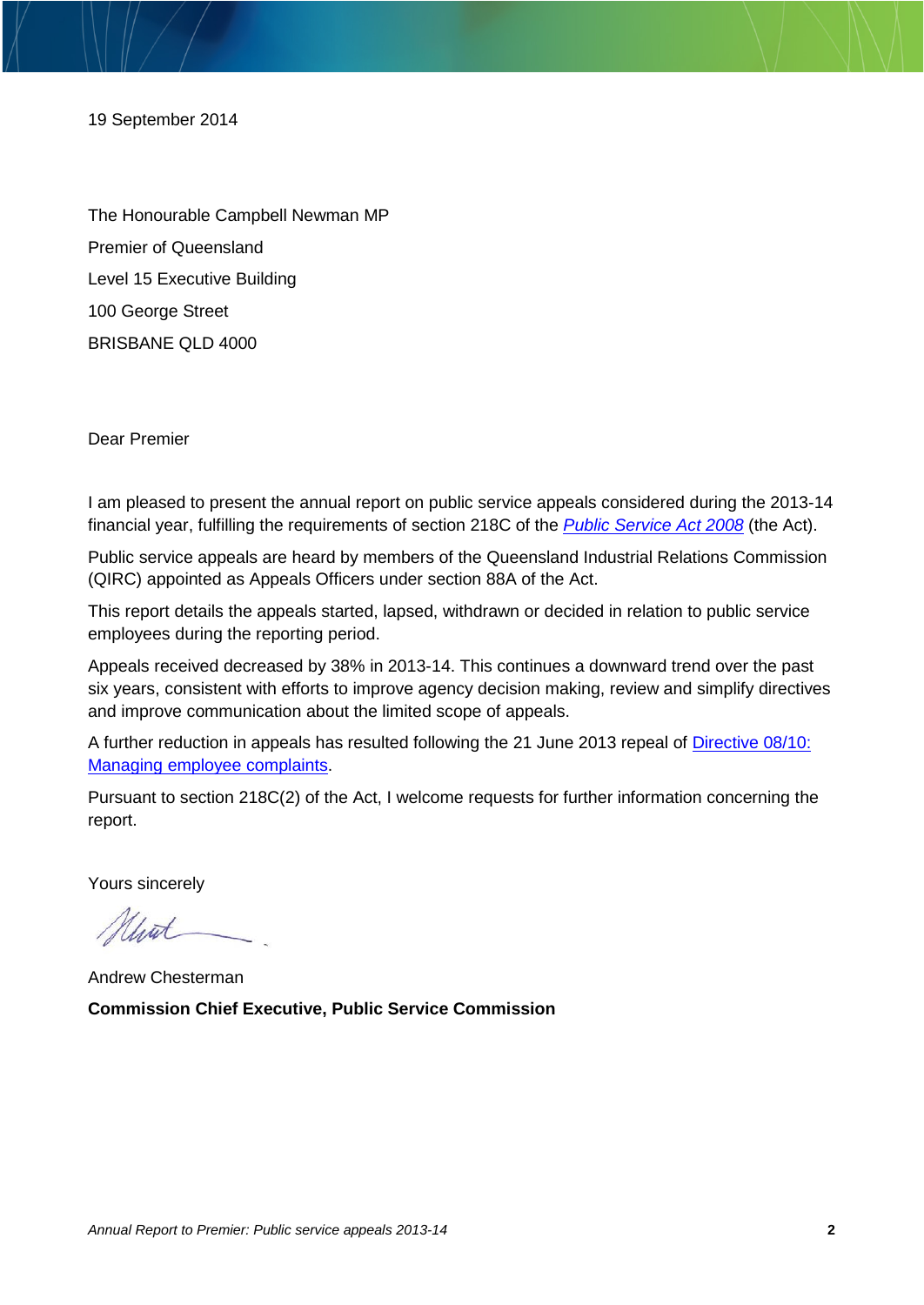## Table of Contents

### List of figures

#### List of tables

<span id="page-2-0"></span>

| Table 2: Appeals received and finalised 2013-14 by agency and finalisation outcome 10    |  |
|------------------------------------------------------------------------------------------|--|
| Table 3: Appeals received and finalised 2013-14 by agency and appeal type 11             |  |
| Table 3: Appeals received and finalised 2013-14 by agency and appeal type (continued) 12 |  |
| Table 3: Appeals received and finalised 2013-14 by agency and appeal type (continued) 13 |  |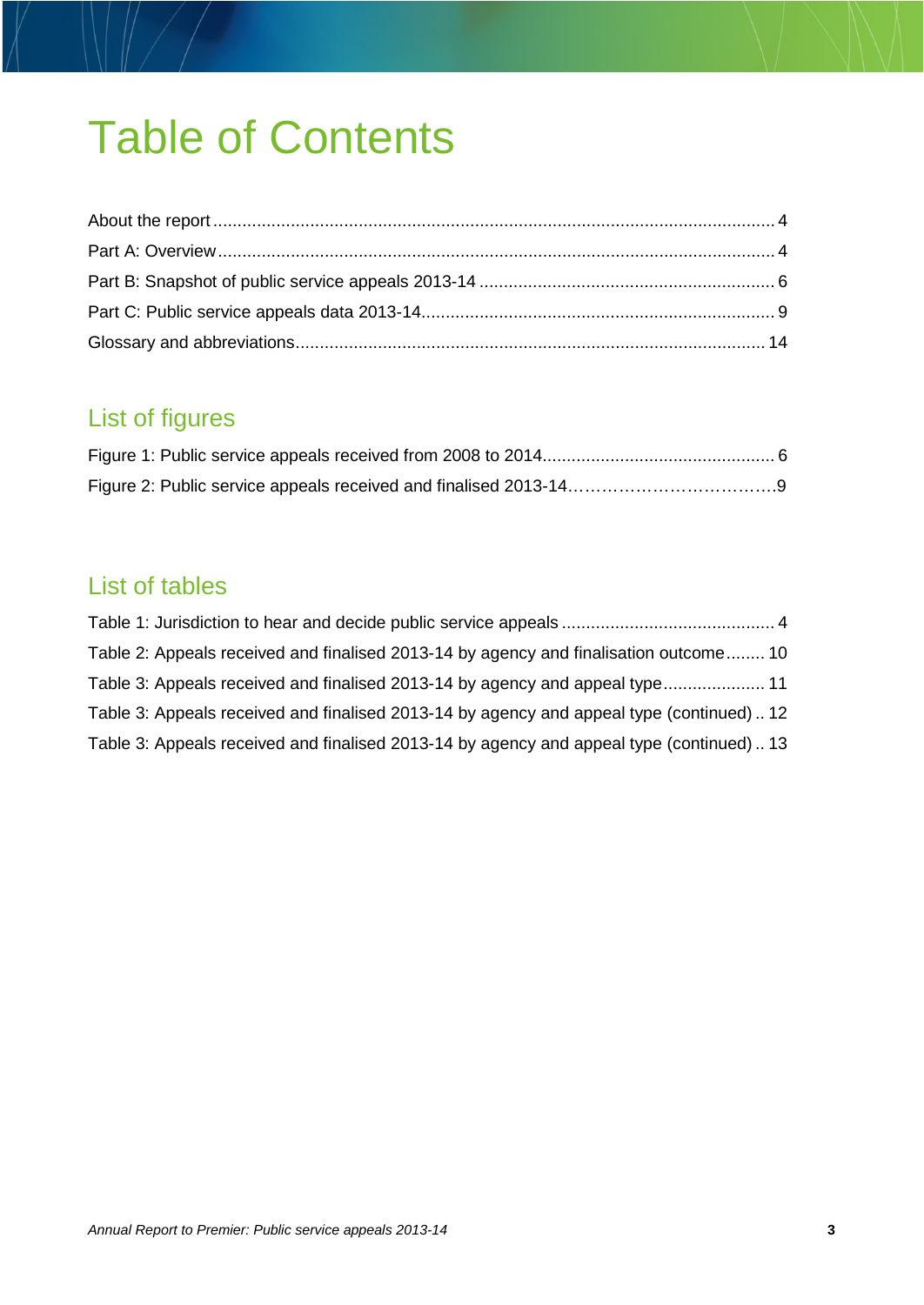## About the report

This report has three areas:

Part A includes an overview of the purpose and history of public service appeals.

Part B includes a snapshot of public service appeals data for 2013-14, and highlights achievements and future priorities.

Part C includes public service appeals data for 2013-14.

### <span id="page-3-0"></span>Part A: Overview

### Purpose of public service appeals

Public service appeals (appeals) provide an avenue for Queensland public service employees to seek a review of decisions that affect them (in addition to rights under industrial relations legislation). Appeals support integrity, accountability, and ethical and equitable work practices and decisions in the public service.

Appeal rights in their current form can be traced back to the now repealed *[Public Sector](https://www.legislation.qld.gov.au/LEGISLTN/REPEALED/P/PublicSecManCA90_02_.pdf)  [Management Commission Act 1990](https://www.legislation.qld.gov.au/LEGISLTN/REPEALED/P/PublicSecManCA90_02_.pdf)* and have been heard and decided by various bodies and officers since that time as set out in Table 1.

| Date                               | Officer/body with jurisdiction to hear and decide public service appeals                                                                                                                               |
|------------------------------------|--------------------------------------------------------------------------------------------------------------------------------------------------------------------------------------------------------|
| 1990 – 1996                        | Commissioner for Public Sector Equity or the Classification Review Tribunal.                                                                                                                           |
| $1996 - 2010$                      | Appeals made to the Public Service Commissioner (who delegated power under<br>the legislation to hear and decide appeals of public service employees).                                                 |
| 1 November 2010 $-$<br>1 July 2012 | Statutory role of appeals officer who was appointed as a Senior Executive of the<br>public service. Sessional adjudicators were also utilised as required by a<br>delegation from the appeals officer. |
| 1 July 2012 $-$ present            | Appeals officers who are also members of the Queensland Industrial Relations<br>Commission (QIRC).                                                                                                     |

<span id="page-3-1"></span>

| Table 1: Jurisdiction to hear and decide public service appeals |  |  |  |  |  |
|-----------------------------------------------------------------|--|--|--|--|--|
|-----------------------------------------------------------------|--|--|--|--|--|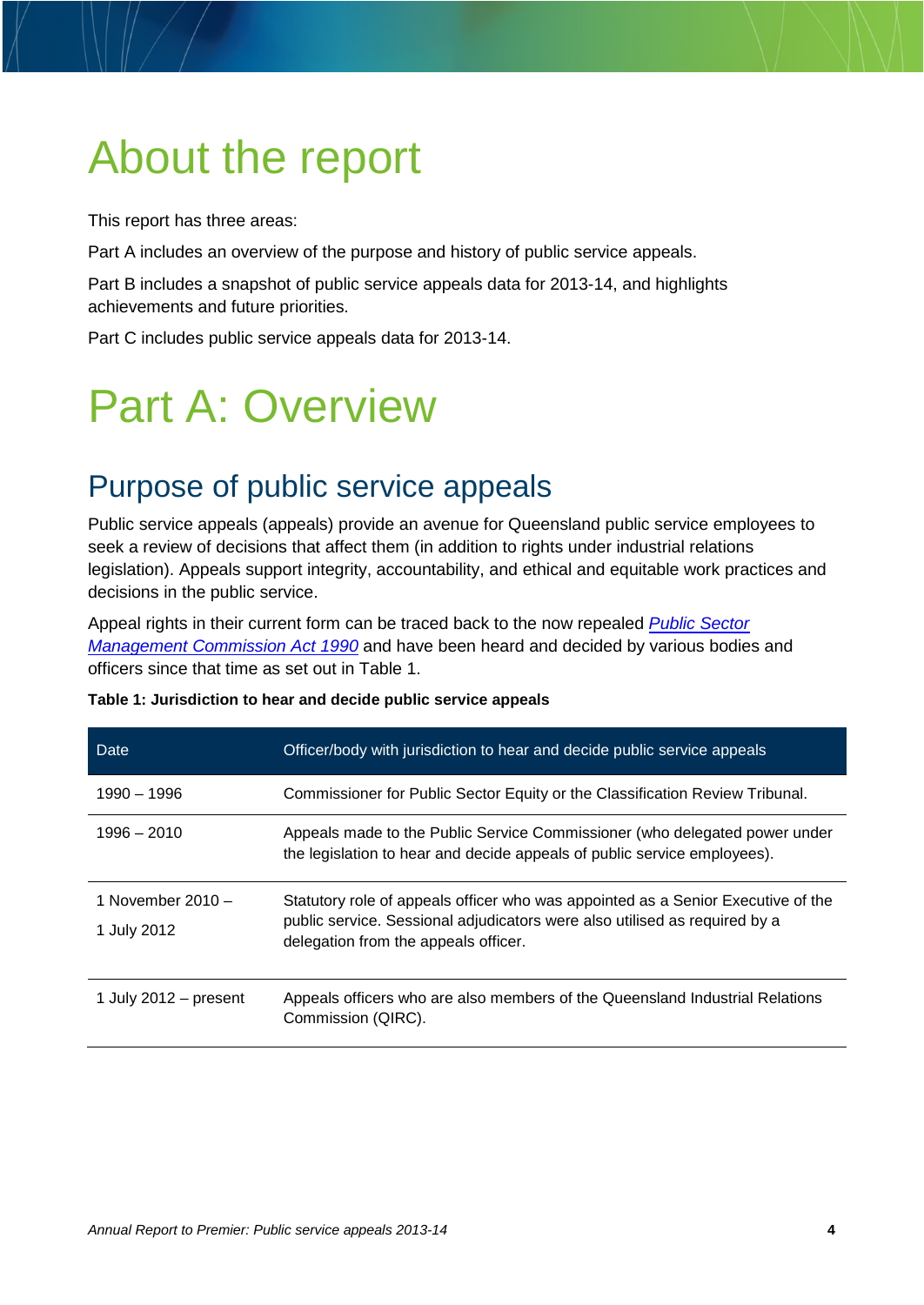### Appealable public service decisions

Decisions which may be appealed against (and by which type of employee) are listed in section 194 and 196 of the *Public Service Act 2008* (the Act). Broadly, appeals can be made against the following types of decisions:

- a decision to take, or not to take action under a directive (if the public service employee is entitled to appeal under [Directive 2/14: Appeals\)](http://www.psc.qld.gov.au/publications/directives/assets/2014-2-Appeals.pdf)
- discipline decisions for a public service employee or a former public service employee if the employee is entitled to appeal under a directive made by the Commission Chief Executive (a CCE directive)
- promotion decisions (if the public service officer aggrieved by the decision is entitled to appeal under a CCE directive)
- decisions regarding the continuation of an employee's temporary employment status
- transfer decisions for public service officers
- suspension without pay
- decision not to relocate a public service employee who has made a public interest disclosure (section 47, *[Public Interest Disclosure Act 2010](https://www.legislation.qld.gov.au/LEGISLTN/CURRENT/P/PubIntDisA10.pdf)*)
- a decision about anything else against which another Act a*llows a person to appeal (section 1*94(1)(f)).

A person must have standing to appeal, as set out in section 196 of the Act. [Directive 2/14:](http://www.psc.qld.gov.au/publications/directives/assets/2014-2-Appeals.pdf)  [Appeals](http://www.psc.qld.gov.au/publications/directives/assets/2014-2-Appeals.pdf) (issued by the Commission Chief Executive) provides more specific rules and requirements for the appeal process.

An appeals officer must perform their duties independently, impartially, fairly and in the public interest without direction from the Public Service Commission (PSC), the Commission Chief Executive or a Minister.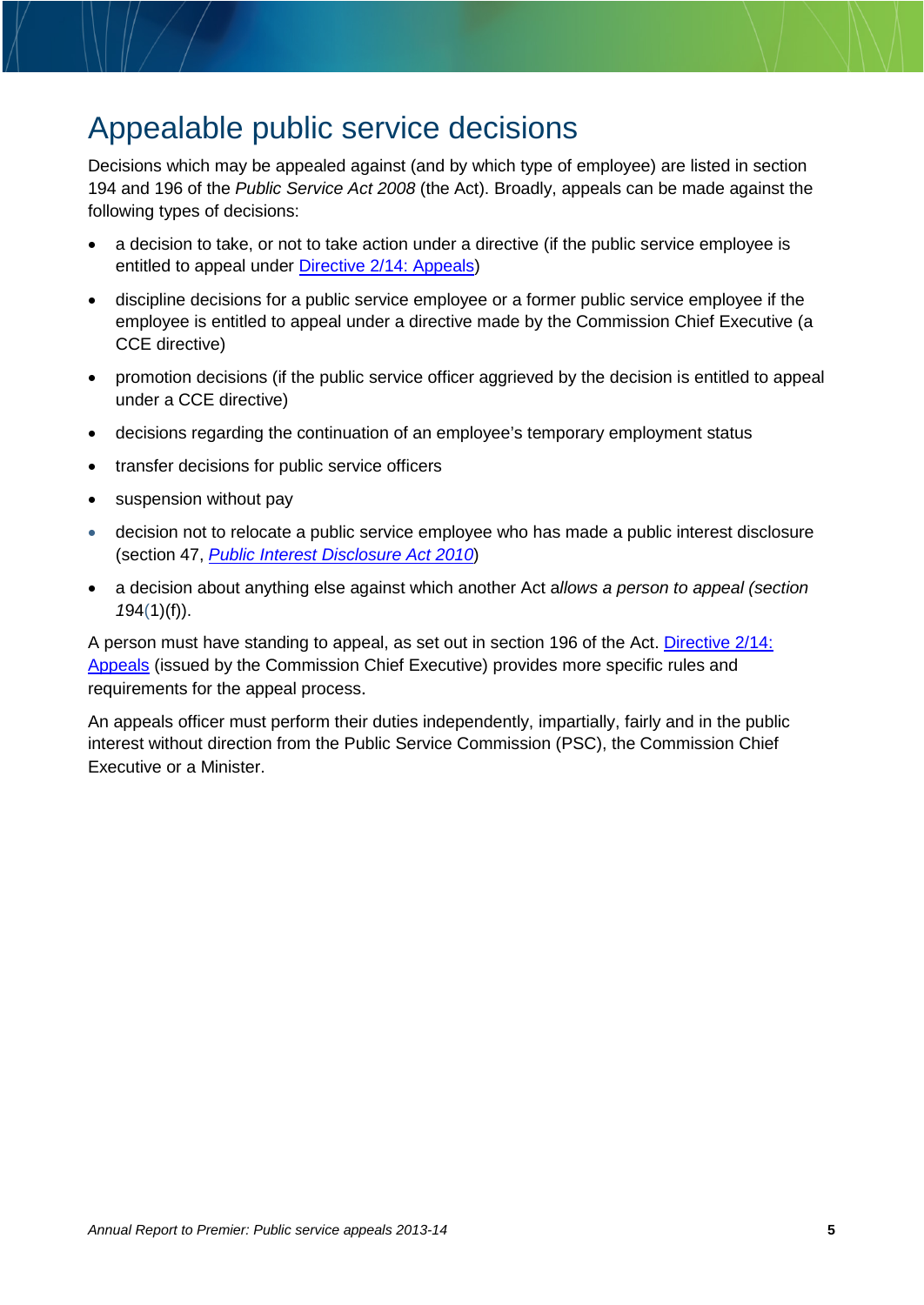# <span id="page-5-0"></span>Part B: Snapshot of public service appeals 2013-14

Appeals received in 2013-14 decreased by 38 per cent (from 154 in 2012-13 to 95 in 2013-14). This continues a downward trend that has occurred over the past six years, and is consistent with PSC efforts to improve agency decision making, review and simplify directives, and improve communication about the limited scope of appeals.

In 2013-14, 14 per cent of appeals were allowed (11 out of 77 appeals received and finalised).This is a five per cent increase from 2012-13 where nine per cent of appeals were allowed (12 out of 139 appeals received and finalised).



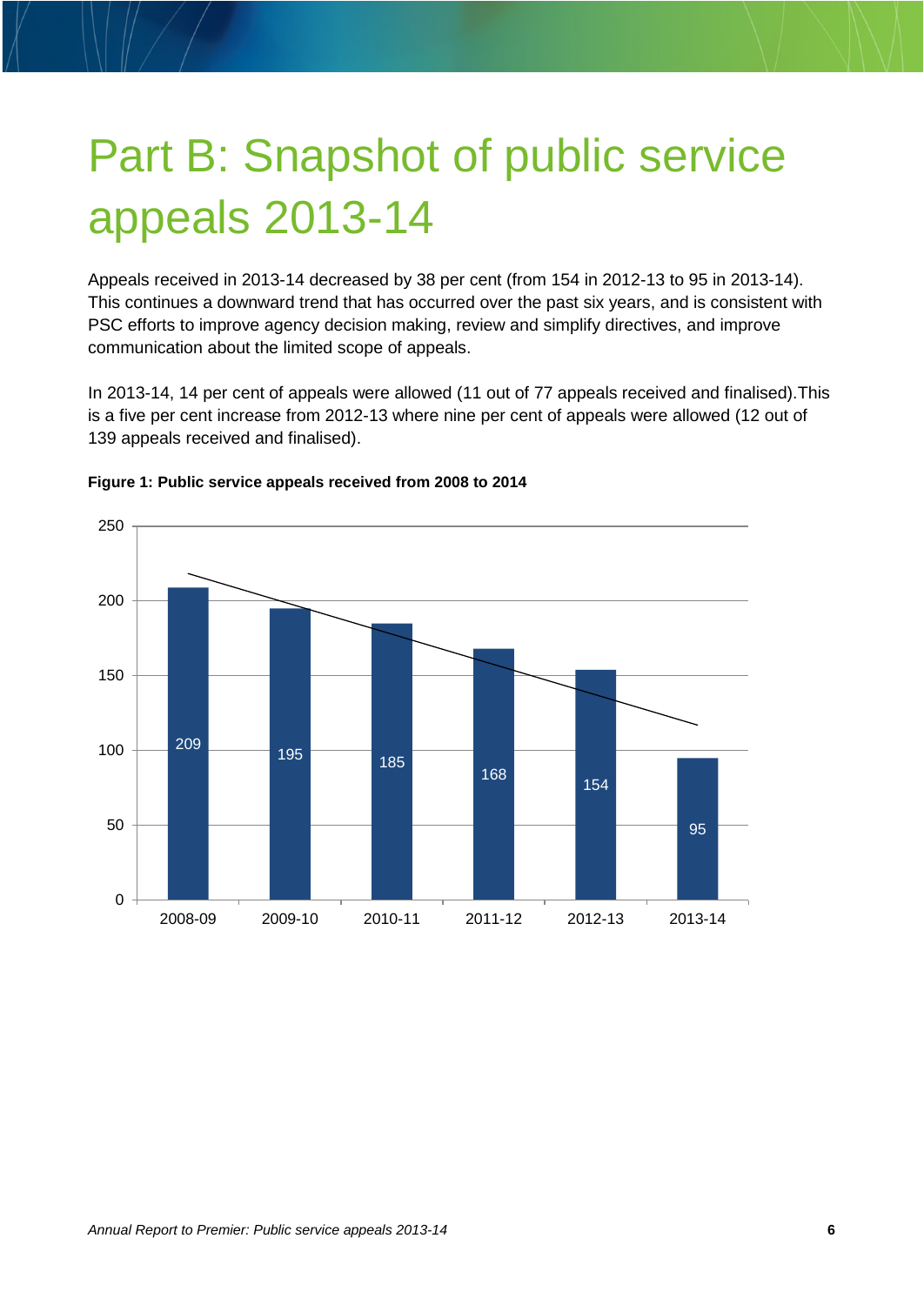### Achievements 2013-14

- Following the 21 June 2013 repeal of [Directive 08/10: Managing employee complaints](http://www.psc.qld.gov.au/publications/directives/assets/2010-8-managing-employee-complaints_repealed.pdf) there has been a further reduction in complaints. Notably:
	- $\circ$  decisions under a directive appeals reduced by 85 per cent (from 20 in 2012-13, to three in 2013-14)
	- o transfer appeals reduced by 62 per cent (from 47 in 2012-13, to 18 in 2013-14)
	- $\circ$  decision complaint/grievance outcome appeals reduced by 25 per cent (from eight in 2012-13, to six in 2013-14).
- The PSC Advisory Service continued to provide general advice about the appeal provisions of the Act to public service employees and to agency human resources and industrial relations practitioners. In 2013-14, the PSC Advisory Service responded to 120 enquiries about appeals.
- The PSC introduced Directive 15/13: [Recruitment and Selection,](http://www.psc.qld.gov.au/publications/directives/assets/2013-15-Recruitment-and-Selection.pdf) 1 November 2013 , replacing four directives and one guideline<sup>[1](#page-6-0)</sup>. This revised directive simplified advertising requirements, introduced a general discretion for chief executives to limit advertising or exempt a vacancy from advertising where justified, clarified the meaning of merit assessment, and introduced a greater emphasis on assessment of applicants to achieve good recruitment and selection outcomes.
- The PSC conducted workshops for 50 public sector human resource professionals to increase their awareness of the policy and practice changes in [Directive 15/13: Recruitment and](http://www.psc.qld.gov.au/publications/directives/assets/2013-15-Recruitment-and-Selection.pdf)  [Selection](http://www.psc.qld.gov.au/publications/directives/assets/2013-15-Recruitment-and-Selection.pdf) and supporting materials. It is hoped that these activities will lead to better recruitment and selection, and decision-making across the public service.
- A review of [Directive 19/10: Appeals](http://www.psc.qld.gov.au/publications/directives/assets/2010-19-appeals_superseded.pdf) was completed by the PSC in June 2014. Consequently, [Directive 19/10: Appeals](http://www.psc.qld.gov.au/publications/directives/assets/2010-19-appeals_superseded.pdf) was repealed, 27 June 2014 and replaced by [Directive](http://www.psc.qld.gov.au/publications/directives/assets/2014-2-Appeals.pdf)  [2/14: Appeals.](http://www.psc.qld.gov.au/publications/directives/assets/2014-2-Appeals.pdf) The revised directive clarifies what decisions may be appealed, and reflects the transfer of appeals management to the industrial registry in [2](#page-6-1)013 and changes to directives<sup>2</sup>.
- The PSC developed a [fact sheet: Public service appeals](http://www.psc.qld.gov.au/dropbox/fact_sheet_appeals.pdf) to explain key changes made to [Directive 02/14: Appeals](http://www.psc.qld.gov.au/publications/directives/assets/2014-2-Appeals.pdf) to stakeholders.
- The senior appeals officer revised the [Appeals Guide](http://www.qirc.qld.gov.au/qirc/resources/pdf/public_service_appeals/guide.pdf) that provides guidance on how to submit or respond to a public service appeal.
- The PSC established a Conduct and Performance Excellence (CaPE) service to provide the support, systems and access to skills to managers and human resources professionals in agencies to better manage conduct and performance (including prompt management of minor misconduct matters by agencies). The CaPE service was established in response to recommendations made in a number of key reports and enquiries<sup>[3](#page-6-2)</sup>. The theme of these reviews

 $\overline{a}$ 

<span id="page-6-0"></span><sup>1</sup> [Directive 1/10: Recruitment and selection,](http://www.psc.qld.gov.au/publications/directives/assets/2010-1-recruitment-selection-superseded.pdf) [Directive 5/11: Amendment of Directive 1/10 –](http://www.psc.qld.gov.au/publications/directives/assets/2011-5-amendment-directive-1-10-recruitment-selection_superseded%20.pdf) Recruitment and [Selection,](http://www.psc.qld.gov.au/publications/directives/assets/2011-5-amendment-directive-1-10-recruitment-selection_superseded%20.pdf) [Directive 6/11: Graduate program –](http://www.psc.qld.gov.au/publications/directives/assets/2011-6-graduate%20program%20recruitment%20and%20selection_superseded.pdf) Recruitment and Selection, [Directive 23/10: Post-separation](http://www.psc.qld.gov.au/publications/directives/assets/2010-23-post-separation-discipline_superseded.pdf)  [discipline](http://www.psc.qld.gov.au/publications/directives/assets/2010-23-post-separation-discipline_superseded.pdf) and the Guideline on the use of identified positions in Queensland public sector entities.

<span id="page-6-1"></span><sup>&</sup>lt;sup>2</sup> The repeal of [Directive 08/10: Managing employee complaints](http://www.psc.qld.gov.au/publications/directives/assets/2010-8-managing-employee-complaints_repealed.pdf) and Directive 21/10: Employee performance [management,](http://www.psc.qld.gov.au/publications/directives/assets/2010-21-employee-performance-management_2.pdf) and changes to [Directive 15/13: Recruitment and selection\)](http://www.psc.qld.gov.au/publications/directives/assets/2013-15-Recruitment-and-Selection.pdf).

<span id="page-6-2"></span><sup>&</sup>lt;sup>3</sup> These include the Review of the *[Crime and Misconduct Act 2001](https://www.legislation.qld.gov.au/LEGISLTN/SUPERSED/C/CrimeandMisA01_131127.pdf)* and related matters, (the Callinan and [Aroney report\)](http://www.justice.qld.gov.au/cmareview), the Inquiry into the Crime and Misconduct Commission's release and destruction of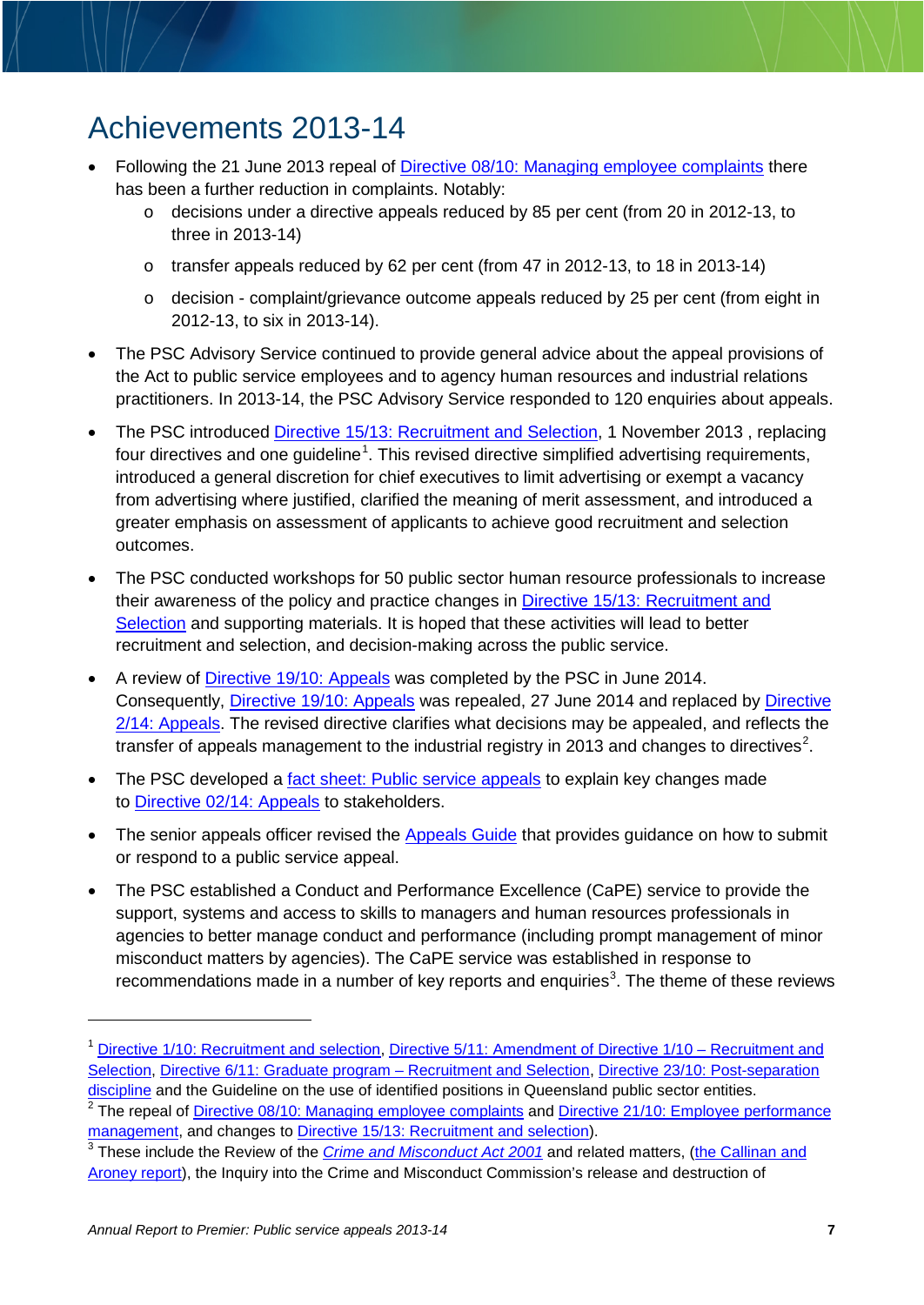and recommendations was to return the management of minor misconduct matters to agencies to deal with promptly. The PSC has a role in monitoring and auditing agency responses.

### Priorities 2014-15

- The CaPE service commenced operation 1 July 2014. Throughout 2014-15, it is anticipated this service will improve sector wide decision making about conduct and performance.
- Following the release of [Directive 2/14: Appeals,](http://www.psc.qld.gov.au/publications/directives/assets/2014-2-Appeals.pdf) the senior appeals officer released a revised [Appeals guide](http://www.qirc.qld.gov.au/qirc/resources/pdf/public_service_appeals/guide.pdf) in July 2014.
- On 15 July 2014, the senior appeals officer issued three new practice directions: [No. 1 of](http://www.qirc.qld.gov.au/qirc/resources/pdf/public_service_appeals/pd1_150714.pdf)  [2014: Appeal decision without hearing,](http://www.qirc.qld.gov.au/qirc/resources/pdf/public_service_appeals/pd1_150714.pdf) No. 2 of 2014: [Representation of parties,](http://www.qirc.qld.gov.au/qirc/resources/pdf/public_service_appeals/pd2_150714.pdf) and No. 3 of 2014: [Promotion appeals.](http://www.qirc.qld.gov.au/qirc/resources/pdf/public_service_appeals/pd3_150714.pdf)
- The senior appeals officer and the industrial registry will redesign the QIRC [website](http://www.qirc.qld.gov.au/) to incorporate all appeal content. Direct links from the QIRC website, to appeal content on the **PSC** website will be established.
- It is anticipated that CaPE's support of managers and human resources functions in agencies to promote excellent conduct and high performance as well as manage poor conduct and performance (including prompt management of minor misconduct matters by agencies) will improve agency decision making about conduct and performance across government.
- In 2014/15, the CaPE service will lead PSC's delivery of state-wide, half-day, practical workshops for managers and human resources professionals to enhance agency capabilities to promote excellent conduct and high performance. The workshops will cover:
	- o recruitment, selection and on-boarding;
	- o setting performance expectations and performance conversations;
	- o employee complaint management; and
	- o managing poor performance through management action or discipline.

The PSC will continue to monitor the impact of the CaPE service and the repeal and amendment of directives to the number and type of appeals received.

Fitzgerald Inquiry documents [\(Parliamentary Crime and Misconduct Committee inquiry and report\)](http://www.parliament.qld.gov.au/documents/committees/PCMC/2013/FitzgeraldDocuments/rpt-090-5Apr2013.pdf), the [administrative review of the CMC conducted by Mr Mick Keelty AO APM,](http://www.parliament.qld.gov.au/documents/tableOffice/TabledPapers/2013/5413T4088.pdf) and the Queensland Commission [of Audit \(QCoA\),](http://commissionofaudit.qld.gov.au/reports/coa-final-report-volume-3.pdf%20).) recommendations 139-141.

 $\overline{a}$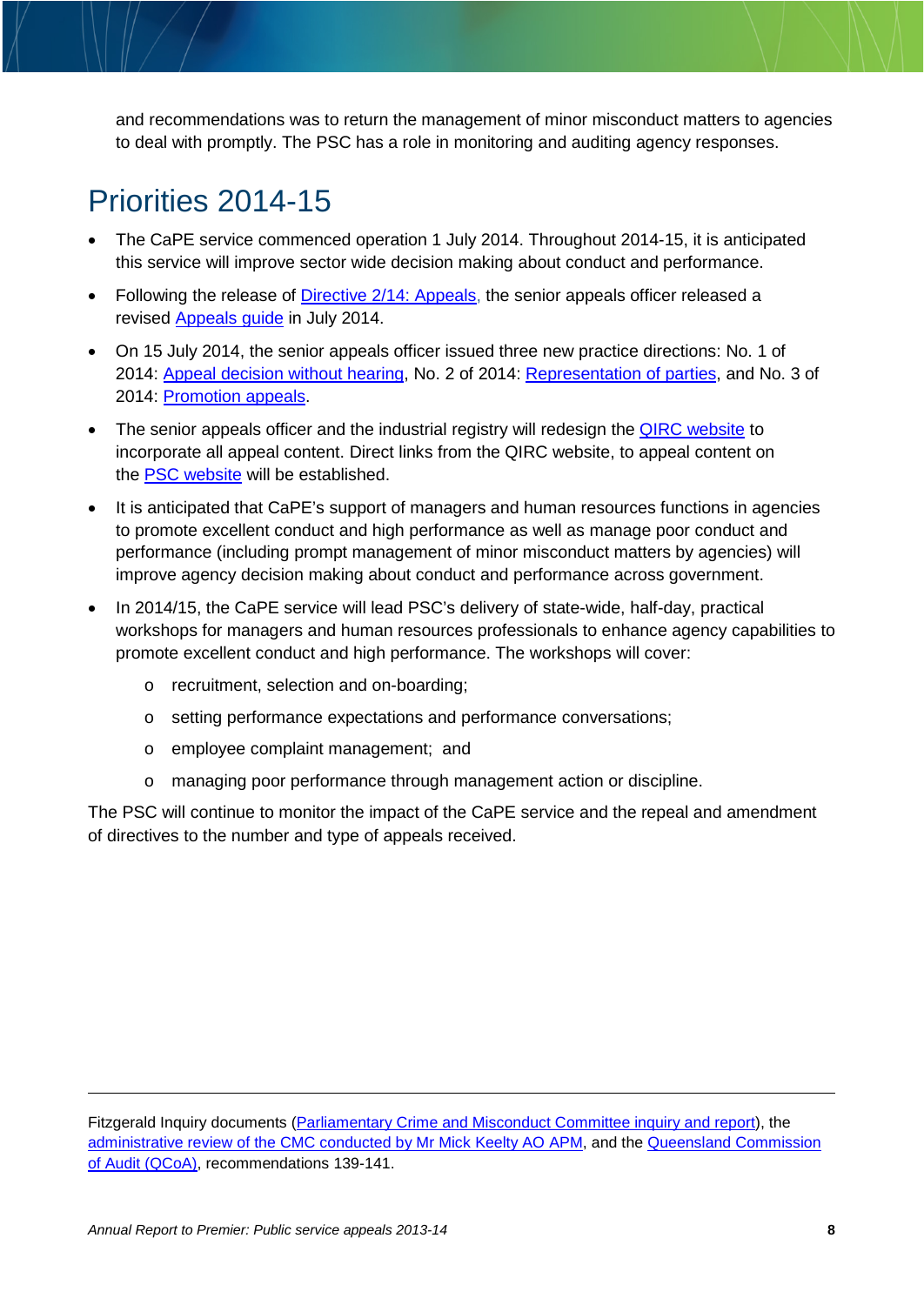# <span id="page-8-0"></span>Part C: Public service appeals data 2013-14

### Public service appeals received and finalised 2013-14

Of the 96 appeals received between 2013-14, 77 appeals were received and finalised within that period, with 19 carried over to 2014-15. Figure 2 depicts the outcomes of appeals received and finalised in 2013-14.

#### **Figure 2: Public service appeals received and finalised 2013-14**



Of the 77 appeals received and finalised in 2013-14, 11 (14 per cent) were allowed. The remaining 86 appeals did not proceed to hearing because:

- $\bullet$  the appeal was dismissed  $-37$  appeals (48 per cent)
- there was no right of appeal 14 appeals (18 per cent)
- $\bullet$  the appeal was withdrawn  $-13$  appeals (17 per cent)
- the appeal was declined to be heard one appeal (1 per cent)
- the appeal lapsed one appeal (1 per cent).

Table 2 depicts the number of appeals received and finalised in 2013-14, by agency and finalisation outcome.

Table 3 sets out the appeals received and finalised in 2013-14, by agency and appeal type.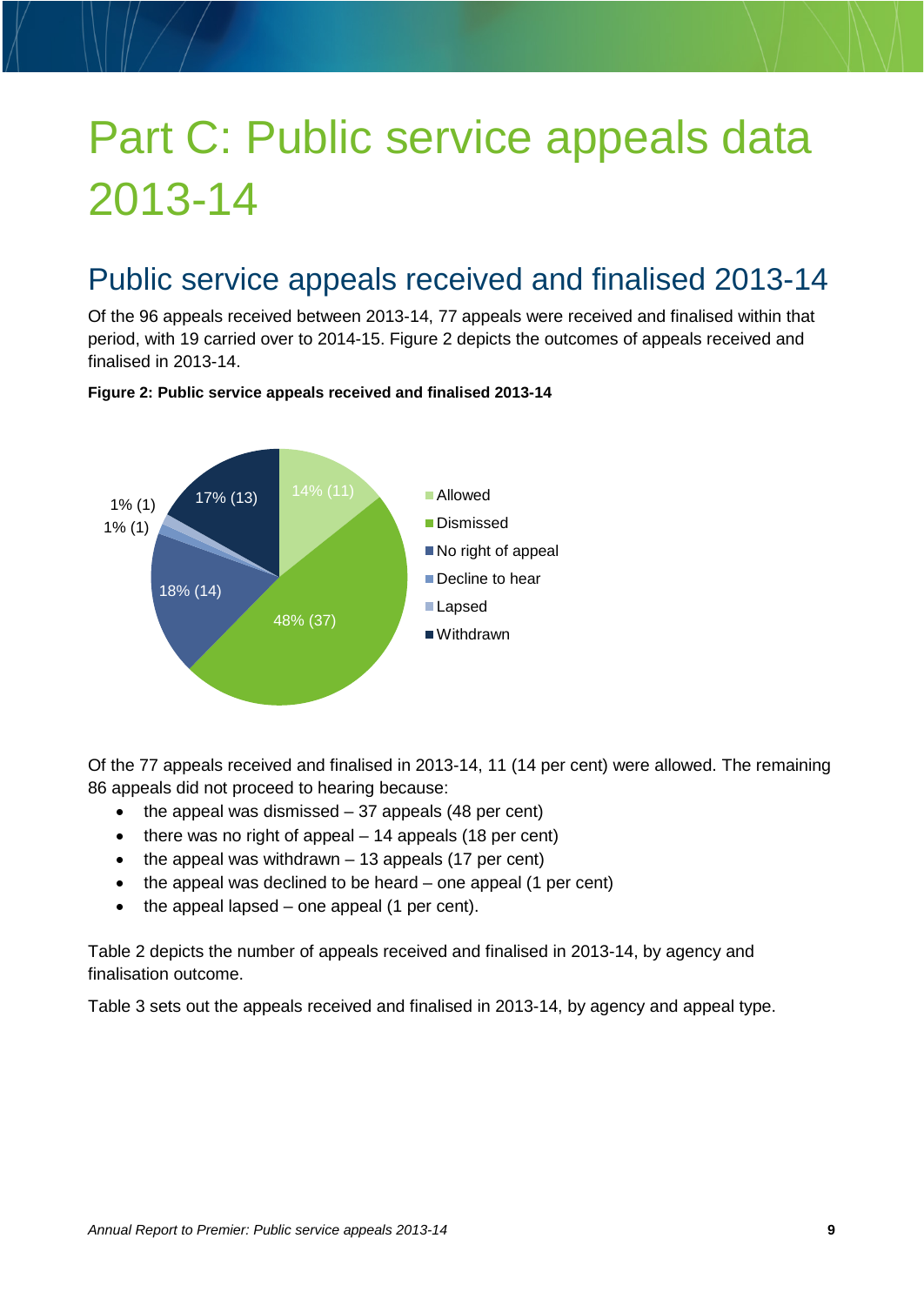#### <span id="page-9-0"></span>**Table 2: Appeals received and finalised 2013-14 by agency and finalisation outcome**

| Agency        | <b>Total</b><br>received<br>and<br>finalised | Allowed  | <b>Dismissed</b> | No right of<br>appeal | Decline to<br>hear | Lapsed   | Withdrawn      |
|---------------|----------------------------------------------|----------|------------------|-----------------------|--------------------|----------|----------------|
| $Cw$ Ith $*$  |                                              | $\Omega$ | $\Omega$         |                       | $\Omega$           | $\Omega$ |                |
| <b>DAFF</b>   | 3                                            |          |                  | 0                     | 0                  |          | $\mathbf 0$    |
| <b>DCCSDS</b> | 5                                            |          | $\overline{2}$   | $\overline{2}$        | 0                  | 0        | 0              |
| <b>DETE</b>   | 27 <sup>°</sup>                              | 6        | 15               | 4                     | $\Omega$           | 0        | $\overline{2}$ |
| <b>DHPW</b>   | 3                                            | $\Omega$ |                  |                       | 0                  | 0        |                |
| <b>DJAG</b>   | $\overline{2}$                               | 0        | $\overline{2}$   | 0                     | 0                  | 0        | 0              |
| <b>DNRM</b>   | 3                                            |          | $\Omega$         |                       | $\Omega$           | $\Omega$ |                |
| <b>DTMR</b>   | 1                                            | $\Omega$ | 1                | 0                     | $\Omega$           | $\Omega$ | $\Omega$       |
| QFES          |                                              | 0        |                  | 0                     | ∩                  | 0        | 0              |
| Qld Health    | 27                                           | 2        | 11               | 5                     |                    | 0        | 8              |
| QTT           | 4                                            | 0        | 3                | 0                     | $\Omega$           | $\Omega$ |                |
| <b>Totals</b> | 77                                           | 11       | 37               | 14                    |                    |          | 13             |

Notes/

# Commonwealth public servants have no right of appeal under the Act<br>\* Almost half of the of DETE appeals relate to required transfer decision

Almost half of the of DETE appeals relate to required transfer decisions

1. The agency listings reflect the administrative arrangements in place as at 30 June 2014.

2. One Qld Health matter was subject to judicial review.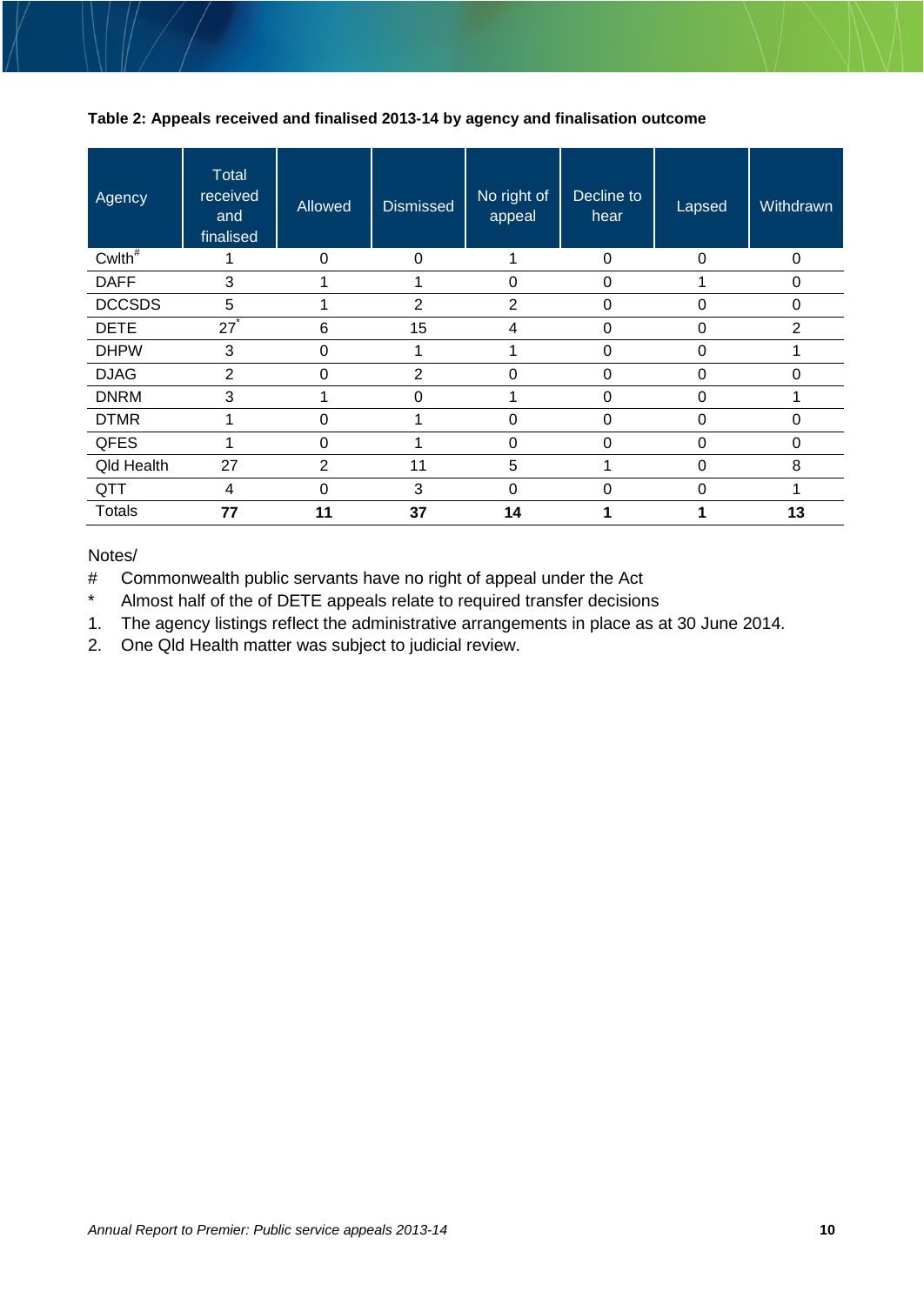<span id="page-10-0"></span>

| Table 3: Appeals received and finalised 2013-14 by agency and appeal type |
|---------------------------------------------------------------------------|
|---------------------------------------------------------------------------|

|               |                                 |         |                | Promotion          |                  |                | <b>Discipline</b> |                                 |                |                |                    |                  |                |             |
|---------------|---------------------------------|---------|----------------|--------------------|------------------|----------------|-------------------|---------------------------------|----------------|----------------|--------------------|------------------|----------------|-------------|
| Agency        | Total received and<br>finalised | Allowed | Dismissed      | No right of appeal | Declined to hear | Lapsed         | Withdrawn         | Total received and<br>finalised | Allowed        | Dismissed      | No right of appeal | Declined to hear | <u> Tapsed</u> | Withdrawn   |
| <b>DAFF</b>   | 0                               | 0       | 0              | $\mathbf 0$        | 0                | 0              | $\Omega$          | $\overline{2}$                  | 1              | 1              | 0                  | 0                | 0              | 0           |
| <b>DCCSDS</b> | 1                               | 0       | 1              | $\mathbf 0$        | 0                | 0              | $\Omega$          | $\overline{2}$                  | 1              | 0              | 1                  | $\Omega$         | $\Omega$       | 0           |
| <b>DETE</b>   | 1                               | 0       | 1              | 0                  | 0                | 0              | $\Omega$          | 8                               | $\overline{2}$ | 5              | 0                  | $\Omega$         | $\Omega$       | $\mathbf 1$ |
| <b>DHPW</b>   | 0                               | 0       | 0              | 0                  | 0                | 0              | 0                 | 1                               | 0              | 1              | 0                  | 0                | 0              | 0           |
| <b>DJAG</b>   | $\overline{2}$                  | 0       | $\overline{2}$ | $\overline{0}$     | 0                | 0              | $\Omega$          | 0                               | 0              | 0              | 0                  | 0                | 0              | 0           |
| <b>DNRM</b>   | $\mathbf 0$                     | 0       | 0              | 0                  | 0                | 0              | $\Omega$          | 3                               | 1              | 0              | 1                  | 0                | $\Omega$       | $\mathbf 1$ |
| <b>DTMR</b>   | 1                               | 0       | 1              | $\mathbf 0$        | 0                | 0              | 0                 | $\mathbf 0$                     | 0              | 0              | 0                  | 0                | 0              | 0           |
| QFES          | 1                               | 0       | 1              | $\mathbf 0$        | 0                | 0              | 0                 | $\mathbf 0$                     | 0              | 0              | 0                  | 0                | 0              | 0           |
| Qld<br>Health | 6                               | 1       | 1              | 3                  | 0                | $\overline{0}$ | 1                 | 11                              | 1              | 6              | 1                  | $\Omega$         | $\overline{0}$ | 3           |
| QTT           | 1                               | 0       | 1              | $\Omega$           | 0                | $\overline{0}$ | $\Omega$          | 3                               | 0              | $\overline{2}$ | $\Omega$           | 0                | 0              | 1           |
| <b>Totals</b> | 13                              | 1       | 8              | 3                  | $\mathbf 0$      | $\bf{0}$       | 1                 | 30                              | 6              | 15             | 3                  | 0                | 0              | 6           |

<span id="page-10-1"></span>

|               | Decision - Temporary Employment |          |           |                    |                  |             |                  | Suspension without pay          |         |                |                    |                  |             |           |
|---------------|---------------------------------|----------|-----------|--------------------|------------------|-------------|------------------|---------------------------------|---------|----------------|--------------------|------------------|-------------|-----------|
| Agency        | Total received and<br>finalised | Allowed  | Dismissed | No right of appeal | Declined to hear | Lapsed      | <b>Withdrawn</b> | Total received and<br>finalised | Allowed | Dismissed      | No right of appeal | Declined to hear | Lapsed      | Withdrawn |
| <b>DAFF</b>   | 1                               | 0        | 0         | 0                  | 0                | 1           | 0                | 0                               | 0       | 0              | 0                  | 0                | $\Omega$    | 0         |
| <b>DCCSDS</b> | 0                               | $\Omega$ | $\Omega$  | 0                  | 0                | 0           | 0                | 1                               | 0       | 1              | 0                  | 0                | $\Omega$    | 0         |
| <b>DETE</b>   | 1                               | $\Omega$ | 1         | 0                  | 0                | 0           | 0                | $\mathbf 0$                     | 0       | $\Omega$       | 0                  | 0                | $\mathbf 0$ | 0         |
| <b>DHPW</b>   | 1                               | 0        | 0         | 1                  | 0                | 0           | 0                | 0                               | 0       | 0              | 0                  | 0                | 0           | 0         |
| <b>DJAG</b>   | 0                               | 0        | 0         | 0                  | 0                | 0           | 0                | 0                               | 0       | 0              | 0                  | 0                | $\Omega$    | 0         |
| <b>DNRM</b>   | 0                               | 0        | 0         | $\mathbf 0$        | 0                | $\mathbf 0$ | 0                | 0                               | 0       | 0              | $\mathbf 0$        | 0                | $\mathbf 0$ | 0         |
| <b>DTMR</b>   | 0                               | $\Omega$ | 0         | $\mathbf 0$        | 0                | 0           | 0                | $\overline{0}$                  | 0       | 0              | $\mathbf 0$        | 0                | $\Omega$    | 0         |
| <b>QFES</b>   | 0                               | $\Omega$ | 0         | $\mathbf 0$        | 0                | 0           | 0                | 0                               | 0       | 0              | 0                  | 0                | 0           | 0         |
| Qld<br>Health | 0                               | 0        | 0         | $\Omega$           | 0                | 0           | 0                | $\overline{2}$                  | 0       | $\overline{2}$ | 0                  | 0                | $\Omega$    | 0         |
| QTT           | 0                               | 0        | 0         | $\mathbf 0$        | 0                | 0           | 0                | $\overline{0}$                  | 0       | 0              | 0                  | 0                | $\mathbf 0$ | 0         |
| <b>Totals</b> | 3                               | $\bf{0}$ | 1         | 1                  | $\mathbf 0$      | 1           | 0                | 3                               | 0       | 3              | $\bf{0}$           | 0                | 0           | 0         |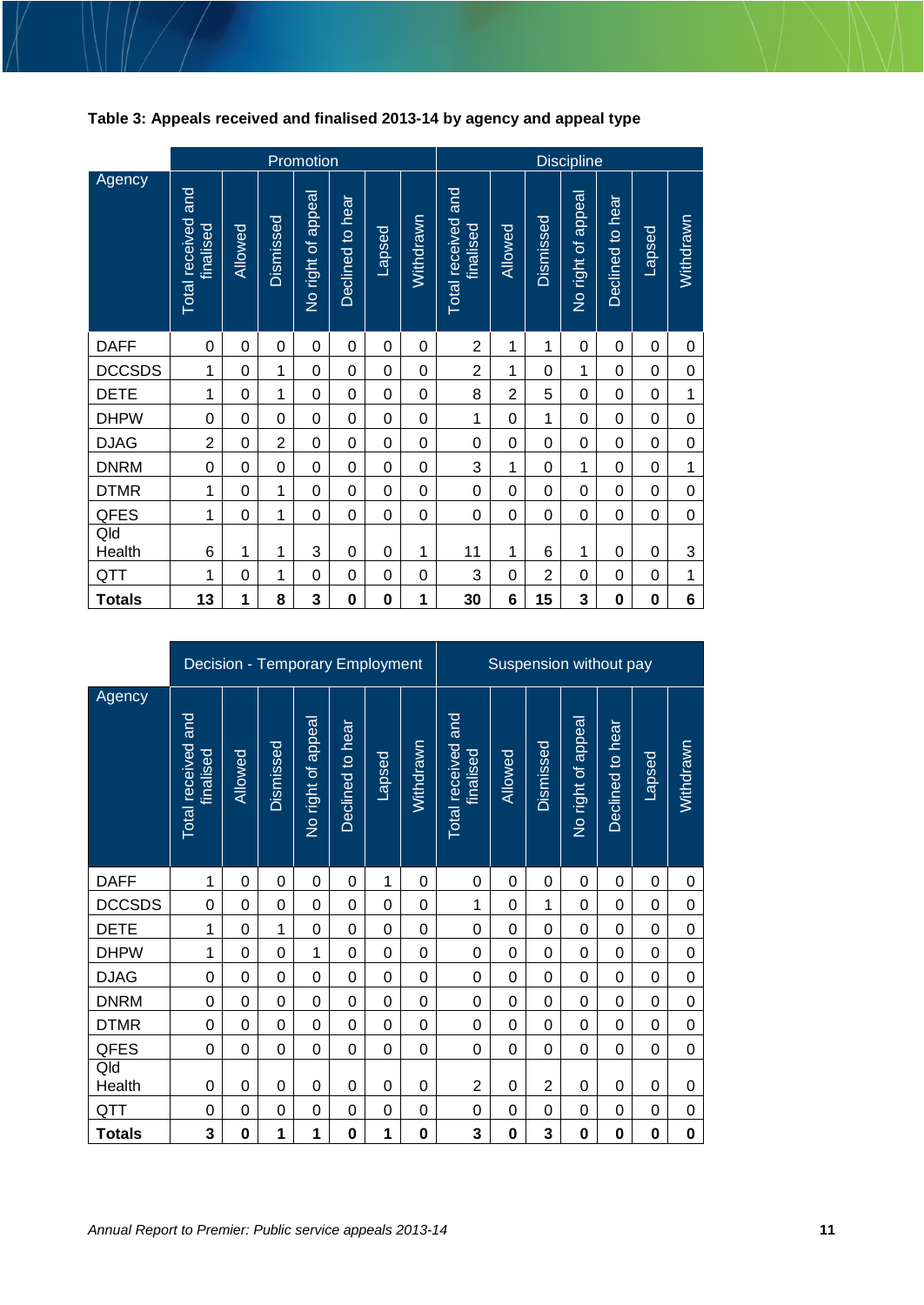| Table 3: Appeals received and finalised 2013-14 by agency and appeal type (continued) |  |
|---------------------------------------------------------------------------------------|--|
|---------------------------------------------------------------------------------------|--|

|               |                                 |             | Appeal under another Act |                    |                  |                | Decision - Complaint or grievance |                                    |                | outcome   |                    |                  |               |                         |
|---------------|---------------------------------|-------------|--------------------------|--------------------|------------------|----------------|-----------------------------------|------------------------------------|----------------|-----------|--------------------|------------------|---------------|-------------------------|
| Agency        | Total received and<br>tinalised | Allowed     | Dismissed                | No right of appeal | Declined to hear | <b>Lapsed</b>  | Withdrawn                         | and<br>Total received<br>finalised | <b>Allowed</b> | Dismissed | No right of appeal | Declined to hear | <b>Lapsed</b> | Withdrawn               |
| <b>DAFF</b>   | 0                               | 0           | 0                        | 0                  | 0                | 0              | 0                                 | 0                                  | 0              | 0         | 0                  | 0                | 0             | 0                       |
| <b>DCCSDS</b> | 0                               | $\mathbf 0$ | 0                        | 0                  | 0                | 0              | 0                                 | 1                                  | 0              | 0         | 1                  | $\Omega$         | 0             | 0                       |
| <b>DETE</b>   | 0                               | $\mathbf 0$ | 0                        | 0                  | 0                | 0              | 0                                 | 0                                  | 0              | 0         | 0                  | 0                | 0             | 0                       |
| <b>DHPW</b>   | $\mathbf 0$                     | $\mathbf 0$ | 0                        | $\Omega$           | 0                | $\Omega$       | $\Omega$                          | 0                                  | $\Omega$       | 0         | $\Omega$           | $\Omega$         | 0             | $\mathbf 0$             |
| <b>DJAG</b>   | 0                               | $\Omega$    | 0                        | 0                  | 0                | 0              | $\Omega$                          | 0                                  | 0              | 0         | 0                  | $\Omega$         | 0             | $\boldsymbol{0}$        |
| <b>DNRM</b>   | 0                               | 0           | 0                        | 0                  | 0                | 0              | 0                                 | 0                                  | 0              | 0         | 0                  | $\Omega$         | 0             | $\boldsymbol{0}$        |
| <b>DTMR</b>   | 0                               | 0           | 0                        | 0                  | 0                | $\overline{0}$ | $\overline{0}$                    | 0                                  | $\Omega$       | 0         | 0                  | $\Omega$         | 0             | $\boldsymbol{0}$        |
| <b>QFES</b>   | 0                               | $\Omega$    | 0                        | 0                  | 0                | $\Omega$       | 0                                 | 0                                  | 0              | 0         | 0                  | $\Omega$         | 0             | 0                       |
| Qld<br>Health | $\overline{2}$                  | 0           | 0                        | 0                  | 1                | 0              | 1                                 | $\overline{2}$                     | 0              | 0         | 0                  | 0                | 0             | $\overline{c}$          |
| QTT           | 0                               | 0           | $\Omega$                 | 0                  | 0                | 0              | $\Omega$                          | 0                                  | 0              | 0         | 0                  | 0                | 0             | $\boldsymbol{0}$        |
| <b>Totals</b> | $\overline{2}$                  | $\bf{0}$    | 0                        | 0                  | 1                | 0              | 1                                 | 3                                  | 0              | 0         | 1                  | 0                | 0             | $\overline{\mathbf{2}}$ |

|               | Decision under a directive      |         |           |                    |                  |        |           |  |  |  |  |  |
|---------------|---------------------------------|---------|-----------|--------------------|------------------|--------|-----------|--|--|--|--|--|
| <b>Agency</b> | Total received and<br>finalised | Allowed | Dismissed | No right of appeal | Declined to hear | Lapsed | Withdrawn |  |  |  |  |  |
| <b>DAFF</b>   | 0                               | 0       | 0         | 0                  | 0                | 0      | 0         |  |  |  |  |  |
| <b>DCCSDS</b> | 0                               | 0       | 0         | 0                  | 0                | 0      | 0         |  |  |  |  |  |
| <b>DETE</b>   | 0                               | 0       | 0         | 0                  | 0                | 0      | 0         |  |  |  |  |  |
| <b>DHPW</b>   | 0                               | 0       | 0         | 0                  | 0                | 0      | 0         |  |  |  |  |  |
| <b>DJAG</b>   | 0                               | 0       | 0         | 0                  | 0                | 0      | 0         |  |  |  |  |  |
| <b>DNRM</b>   | 0                               | 0       | 0         | 0                  | 0                | 0      | 0         |  |  |  |  |  |
| <b>DTMR</b>   | 0                               | 0       | 0         | 0                  | 0                | 0      | 0         |  |  |  |  |  |
| QFES          | 0                               | 0       | 0         | 0                  | 0                | 0      | 0         |  |  |  |  |  |
| Qld<br>Health | 3                               | 0       | 1         | 1                  | 0                | 0      | 1         |  |  |  |  |  |
| QTT           | 0                               | 0       | 0         | 0                  | 0                | 0      | 0         |  |  |  |  |  |
| <b>Totals</b> | 3                               | 0       | 1         | 1                  | 0                | 0      | 1         |  |  |  |  |  |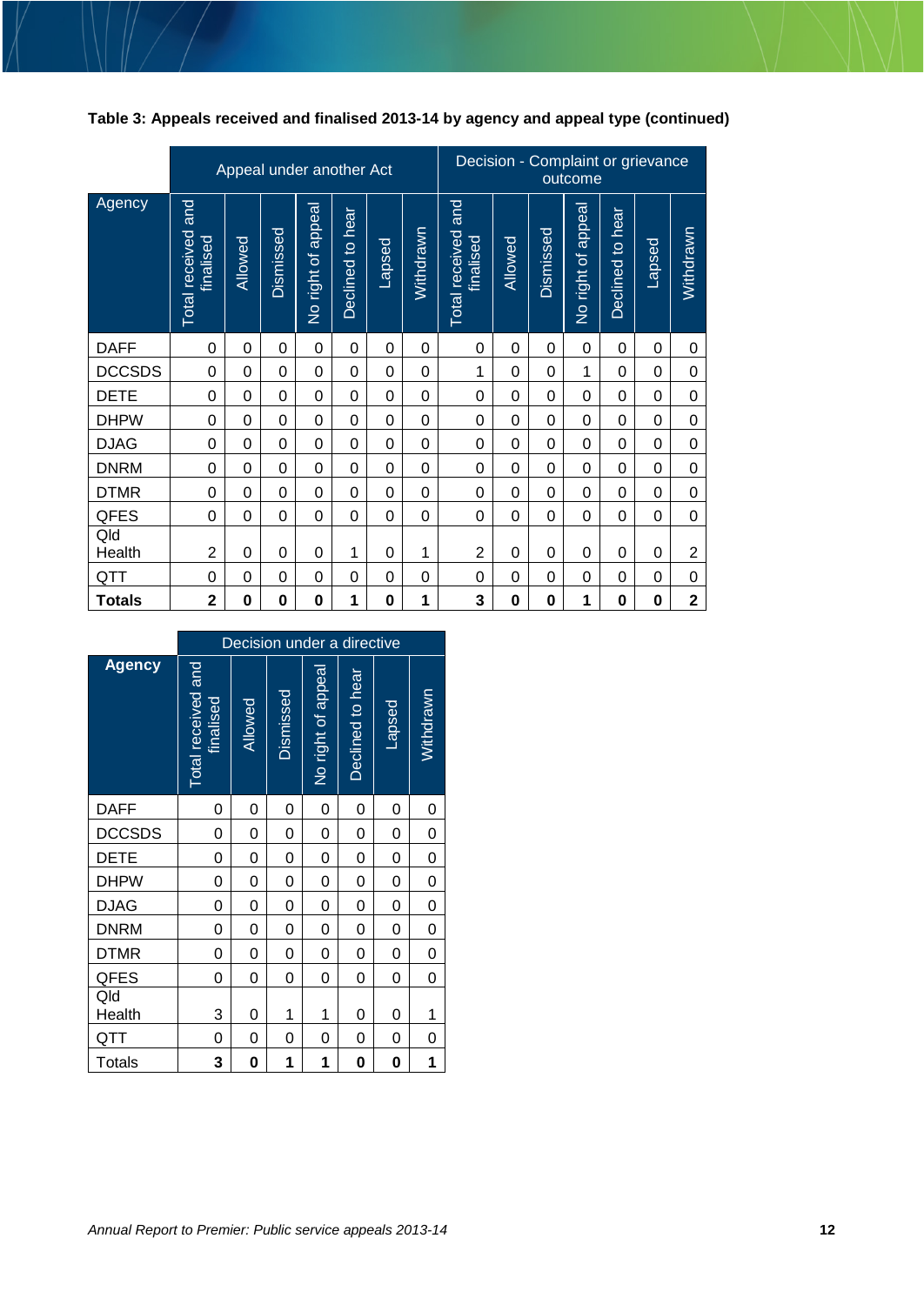<span id="page-12-0"></span>**Table 3: Appeals received and finalised 2013-14 by agency and appeal type (continued)** 

|               | Decision - Required transfer                      |         |               |                                         |                                           | Decision - Requested transfer |              |                                       |         |           |                                       |                                  |        |           |
|---------------|---------------------------------------------------|---------|---------------|-----------------------------------------|-------------------------------------------|-------------------------------|--------------|---------------------------------------|---------|-----------|---------------------------------------|----------------------------------|--------|-----------|
| Agency        | and<br>ceived<br>ರ<br>finalise<br>$\Phi$<br>Total | Allowed | မွ<br>Dismiss | appea<br>្រា<br>right<br>$\overline{z}$ | hear<br>$\overline{a}$<br><b>Declined</b> | Lapsed                        | Withdrawn    | and<br>received<br>finalised<br>Total | Allowed | Dismissed | appeal<br>৳<br>right<br>$\frac{1}{2}$ | hear<br>$\mathbf{Q}$<br>Declined | Lapsed | Withdrawn |
| <b>DETE</b>   | 13                                                | 3       | 9             | 0                                       | 0                                         | 0                             | 4            | 4                                     | 0       | 0         | 4                                     | 0                                | 0      |           |
| <b>DHPW</b>   | 1                                                 | 0       | 0             | 0                                       | $\mathbf 0$                               | 0                             | 4            | 0                                     | 0       | 0         | $\Omega$                              | $\Omega$                         | 0      |           |
| <b>Totals</b> | 14                                                | 0       | 0             | 0                                       | $\bf{0}$                                  | 0                             | $\mathbf{2}$ | 4                                     | 0       | 0         | 4                                     | 0                                |        |           |

|                   | <b>Stay application</b>         |         |           |                   |                  |        |           |
|-------------------|---------------------------------|---------|-----------|-------------------|------------------|--------|-----------|
| Agency            | Total received and<br>finalised | Allowed | Dismissed | No right of appea | Declined to hear | Lapsed | Withdrawn |
| <b>Qld Health</b> | 1                               | 0       | 1         | 0                 | 0                | 0      |           |
| <b>Totals</b>     | 1                               | 0       |           | 0                 | 0                | 0      | 0         |

Note/

One required transfer appeal lodged by a Commonwealth public service employee has been excluded.